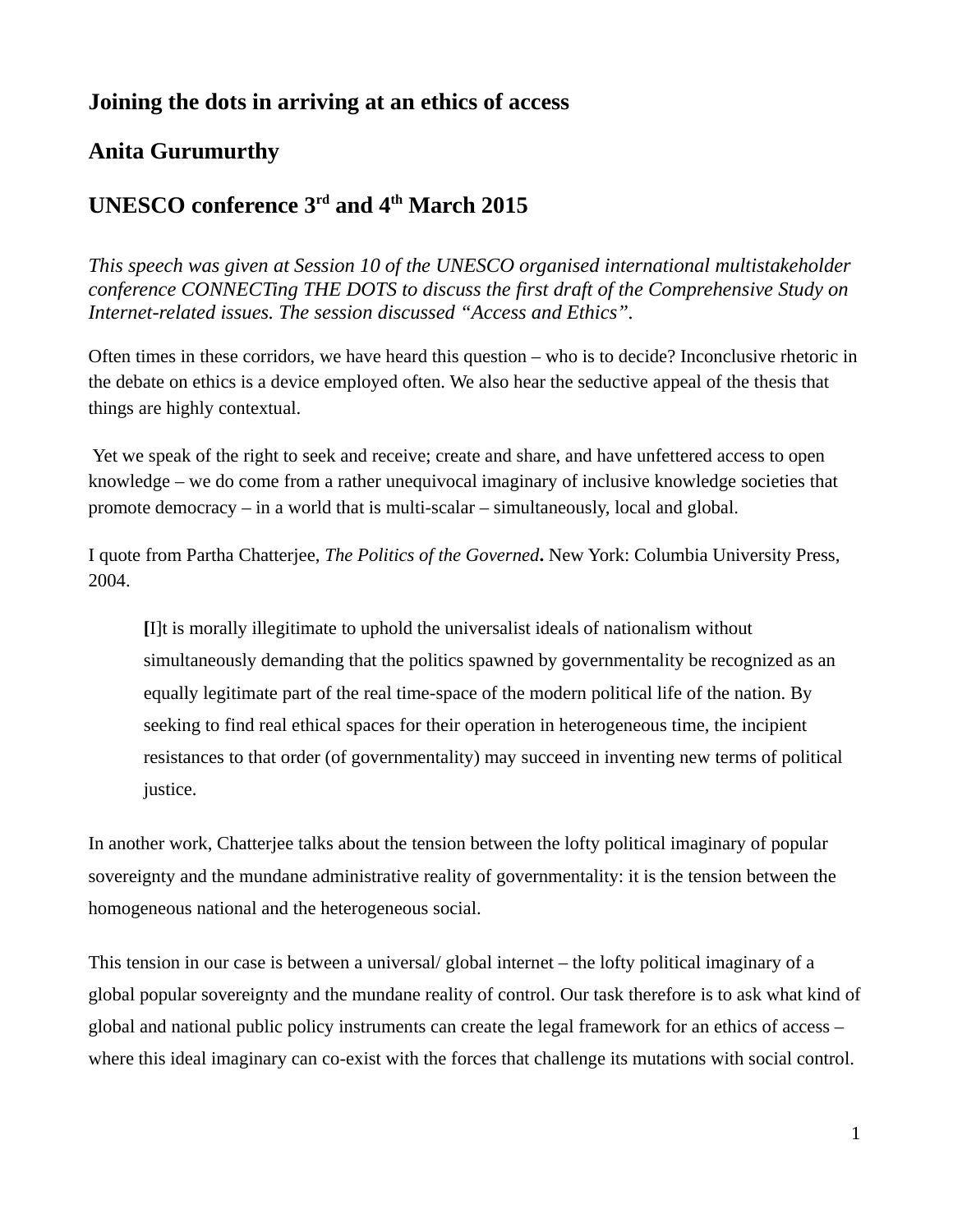## **The UNESCO Report**

I find that in terms of epistemic categories, ethics have been proposed as separate – whereas, ethics are cross-cutting: they are the crucible in which access to information and knowledge, freedom of expression, privacy and, the conflicting concerns that tie in these categories with the Internet, may be examined.

The scrutiny of rights, openness, accessibility and stakeholder participation – as they obtain in empirical/ real terms in relation to access to information, privacy and freedom fo expression – requires an ethical framework so that we are able to move closer to fostering not only inclusive, but democratic, knowledge societies. It needs a focus that can frame seeking and receiving; sharing and creating – not only as online behaviours but as values that mean something unambiguous for a culture of inclusive and democratic knowledge societies.

For instance, the ability to be heard (where freedom of expression meets its accessibility counterpart) or the right to a local knowledge society (which needs clearer articulation in the report) – where both privacy and publicness need to be examined for the 'expropriation of data' that takes away from the dignity of life as a community, are vital to recognise and acknowledge.

Three aspects of access must be elaborated. The mobile telephony revolution happened, thanks to private telecoms. However, providing the internet is a different ball game. The Obama administration's letter to the Federal Communications Commission (FCC), notes massive private investment into broadband architecture, but goes on to argue that "there remain areas of our nation where private investment simply has not delivered broadband service adequate to meet the demand of local communities." The revolution in Internet universality therefore needs a new ethics of the local.

Broadband open access – and unbundled access – services are vital for promoting community owned networks. As a supporter of community media, UNESCO needs to look at community owned networks as a critical priority. This is not only an infrastructure issue, but as is the case with community radio, which is not only about the technology of broadcast, but of ownership and licensing, community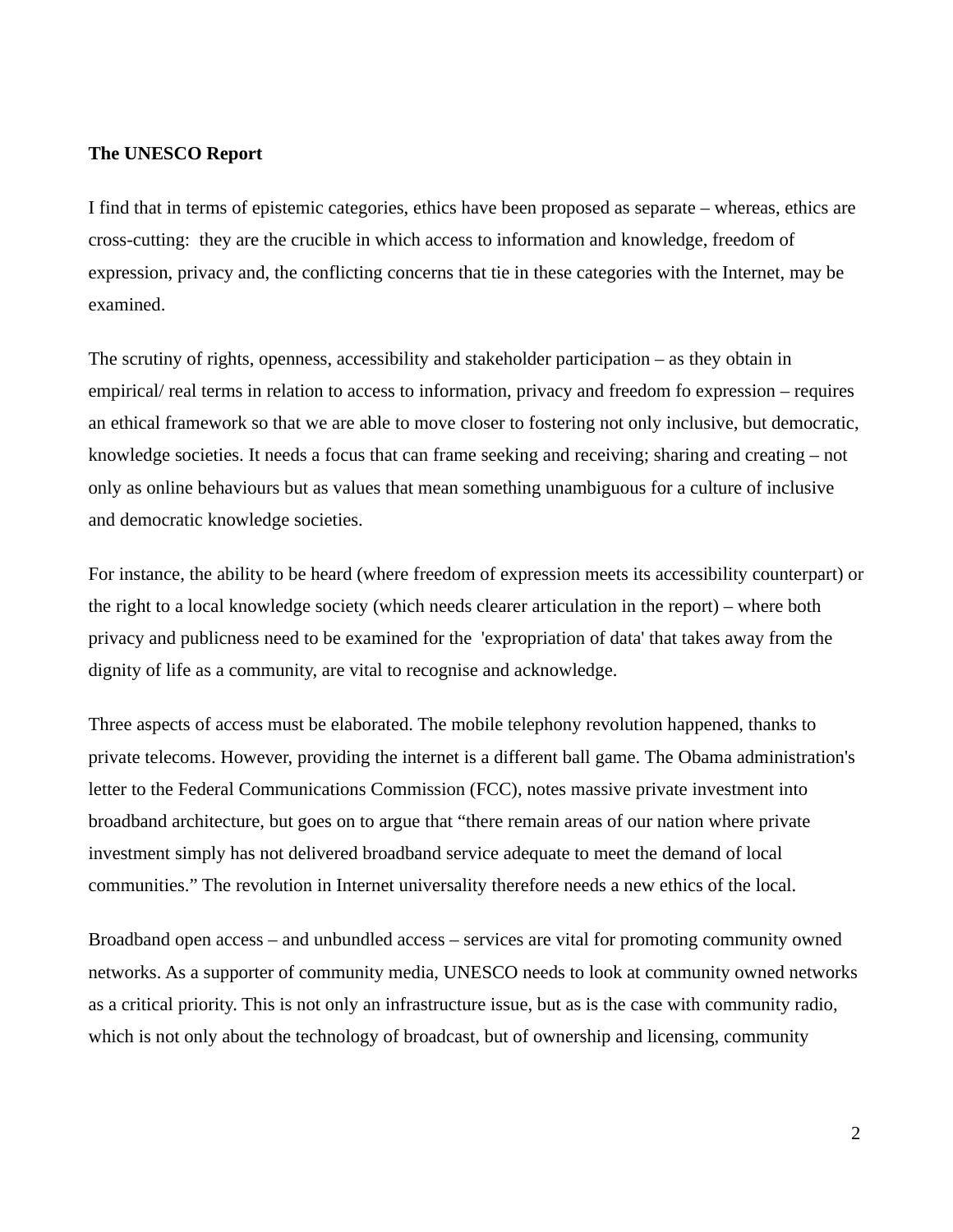networks are about local cultures of sociality and local institutional futures.

Secondly, what kind of internet?

Here the ethics of access behove us to ask I the Internet not about the idea of the commons, if it is about information and knowledge, science and education, society and culture? Non-discrimination or equal access to all services is at the heart of the ethics of access. Net neutrality therefore, is not a technical issue – it is eminently social and in joining the dots of the ethics of access, the idea of the scientific, educational and cultural commons must be promoted without hesitation, by UNESCO, with a normative exposition based on the state of play.

Thirdly, it is vital that the report and its finalisation take into account the idea of social well being. UNESCO needs to stake a claim to safeguard the higher principles of key social activities. Whether it is media, education, community life, or knowledge organisation, the proprietisation through the internet of the community commons and public institutional elements, is a cause for deep concern. If internet universality means a new architecture of global knowledge that algorithms control, the very idea of education or science as a means for global public good, is vitiated. The internet is indeed primarily about media, education, science, and culture... it is about those parts of social life that benefit from public services.

So, the report needs to be bolder in terms of staking a claim over:

- Community-owned networks, as people's infrastructure
- Network Neutrality akin to the idea of equity in education, and

- The emphasis on *publicness* of the Internet and social well-being

The Internet is indeed a market and trade issue – and that is clearly being discussed and debated in other forums. However, its essential character for local and global knowledge societies needs an unapologetic tenor as UNESCO stakes claim to provide the venue for ethical conceptions of the internet.